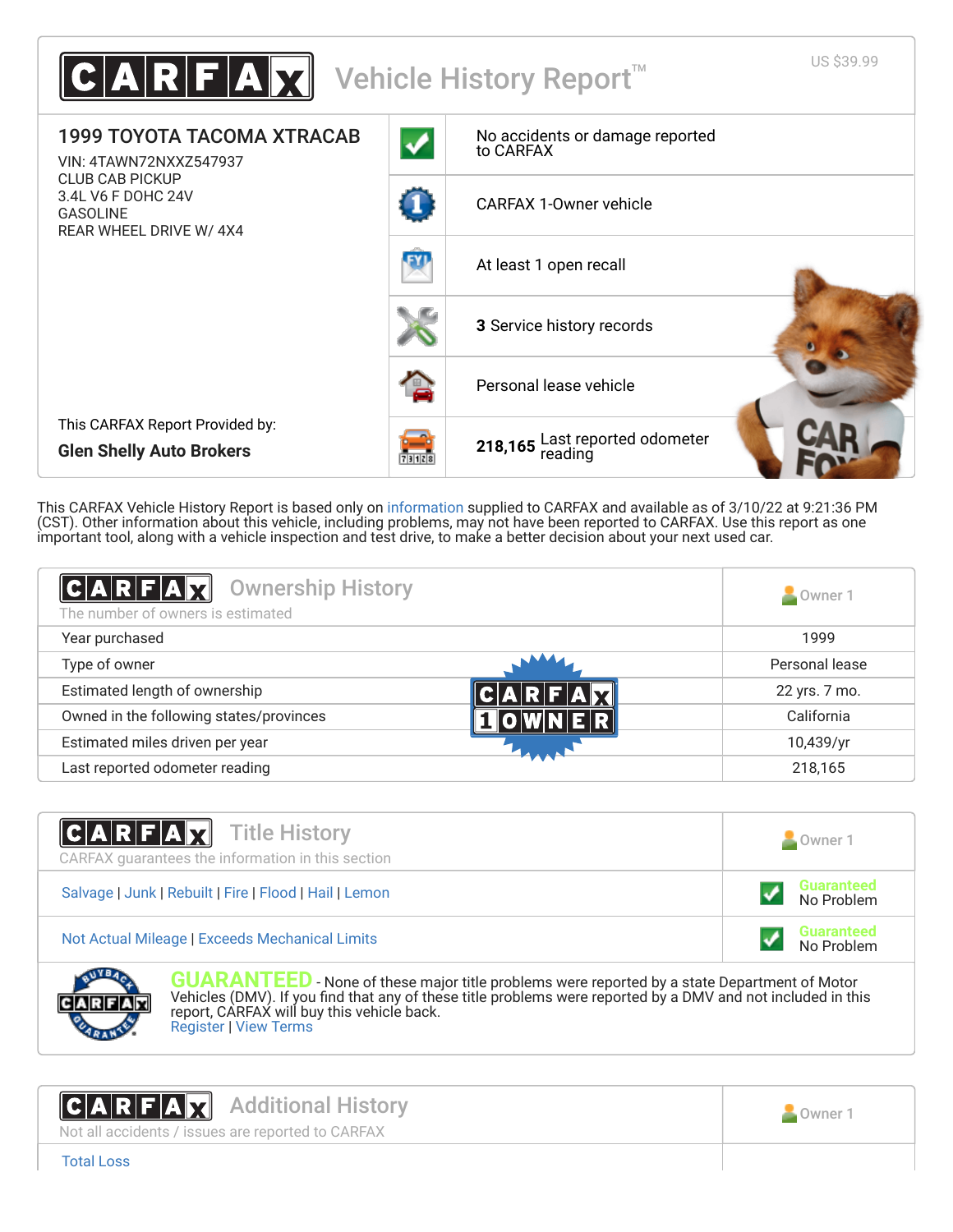| No total loss reported to CARFAX.                                                                                                                                                | No Issues Reported     |
|----------------------------------------------------------------------------------------------------------------------------------------------------------------------------------|------------------------|
| <b>Structural Damage</b><br>No structural damage reported to CARFAX.                                                                                                             | No Issues Reported     |
| Airbag Deployment<br>No airbag deployment reported to CARFAX.                                                                                                                    | No Issues Reported     |
| Odometer Check<br>No indication of an odometer rollback.                                                                                                                         | No Issues Indicated    |
| Accident / Damage<br>No accidents or damage reported to CARFAX.                                                                                                                  | No Issues Reported     |
| <b>Manufacturer Recall</b><br>At least 1 manufacturer recall requires service. Locate an authorized Toyota dealer near you to<br>schedule an appointment. View Toyota disclosure | <b>Recall Reported</b> |

<span id="page-1-1"></span><span id="page-1-0"></span>

| 1999       | Owner 1<br>Purchased: | Low mileage! This owner drove less than<br>the industry average of 15,000 miles per<br>year. | Personal Lease<br>Vehicle<br>10,439 mi/yr                                                                                                                                 |
|------------|-----------------------|----------------------------------------------------------------------------------------------|---------------------------------------------------------------------------------------------------------------------------------------------------------------------------|
| Date       | <b>Mileage</b>        | Source                                                                                       | <b>Comments</b>                                                                                                                                                           |
| 06/28/1999 |                       | <b>NICB</b>                                                                                  | Vehicle manufactured and shipped to original<br>dealer                                                                                                                    |
| 07/21/1999 | 13                    | California<br>Motor Vehicle Dept.<br>Garden Grove, CA                                        | <b>Odometer reading reported</b>                                                                                                                                          |
| 08/14/1999 |                       | California<br>Motor Vehicle Dept.<br>Garden Grove, CA                                        | Title issued or updated<br>- First owner reported<br>- Titled or registered as personal lease vehicle                                                                     |
| 08/01/2001 |                       | Toyota Motor Sales, USA, Inc.                                                                | Manufacturer Safety recall issued<br>- NHTSA #01E041<br>- Recall #10H 2000 MY TUNDRA AND 1999 - 2000<br>MY<br>- TACOMA TRAILER WIRE HARNESS<br>- Status: Remedy Available |
|            |                       |                                                                                              | Locate an authorized Toyota dealer near you to<br>schedule an appointment                                                                                                 |
|            |                       |                                                                                              | Learn more about this recall                                                                                                                                              |

In the worst case, driving without trailer lights will increase the possibility of a vehicle accident.

**Remedy:** Any Toyota dealer will replace the genuine Toyota Trailer Towing Wire Harness Converter with an improved one at NO COST to you,

| 06/28/2004 | 145.346 | California<br>Inspection Station | Passed emissions inspection |
|------------|---------|----------------------------------|-----------------------------|
| 07/07/2006 | 182.303 | California<br>Inspection Station | Passed emissions inspection |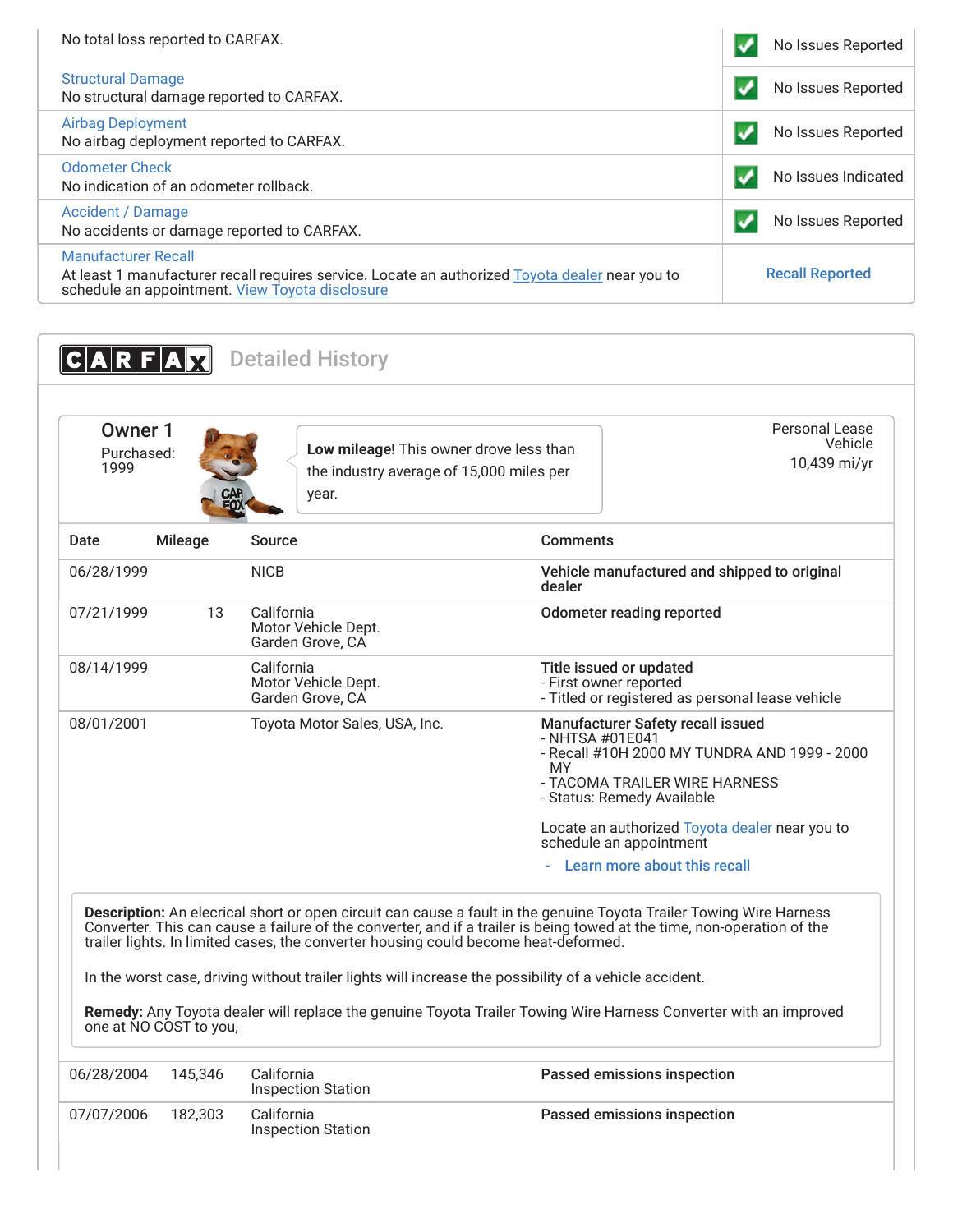| 05/21/2008 | 196,631 | California<br><b>Inspection Station</b>                                     | Passed emissions inspection                                                                     |
|------------|---------|-----------------------------------------------------------------------------|-------------------------------------------------------------------------------------------------|
| 07/16/2009 | 200,093 | <b>Sears Auto Center</b><br>Buena Park, CA<br>714-236-3528<br>searsauto.com | Vehicle serviced<br>Battery serviced                                                            |
|            |         | 4.6 / 5.0                                                                   |                                                                                                 |
|            |         | 39 Verified Reviews                                                         |                                                                                                 |
|            |         | 16 Customer Favorites                                                       |                                                                                                 |
| 06/18/2010 | 204,453 | California<br><b>Inspection Station</b><br>Garden Grove, CA                 | Passed emissions inspection                                                                     |
| 01/20/2012 |         | Sears Auto Center<br>Buena Park, CA<br>714-236-3528<br>searsauto.com        | <b>C</b> Vehicle serviced<br>Battery serviced                                                   |
|            |         | 4.6 / 5.0                                                                   |                                                                                                 |
|            |         | 39 Verified Reviews                                                         |                                                                                                 |
|            |         | <b>16 Customer Favorites</b>                                                |                                                                                                 |
| 07/16/2012 | 210,417 | California<br><b>Inspection Station</b><br>Garden Grove, CA                 | Passed emissions inspection                                                                     |
| 04/03/2013 | 210,807 | <b>Tire Choice Auto Service Centers</b><br>Garden Grove, CA                 | Vehicle serviced<br>Strut(s) replaced<br>- Drive belt(s) replaced<br>- Serpentine belt replaced |
| 06/23/2014 | 215,120 | California<br><b>Inspection Station</b><br>Garden Grove, CA                 | Passed emissions inspection                                                                     |
| 07/26/2016 | 216,928 | California<br><b>Inspection Station</b><br>Garden Grove, CA                 | Passed emissions inspection                                                                     |
| 07/23/2018 | 217,449 | California<br><b>Inspection Station</b><br>Garden Grove, CA                 | Passed emissions inspection                                                                     |
| 07/02/2020 | 218,165 | California<br><b>Inspection Station</b><br>Garden Grove, CA                 | Passed emissions inspection                                                                     |

<span id="page-2-0"></span>Center at [www.carfaxonline.com.](http://www.carfaxonline.com/)

# **CARFAX** Glossary

### First Owner

When the first owner(s) obtains a title from a Department of Motor Vehicles as proof of ownership.

## Manufacturer Recall

Automobile manufacturers issue recall notices to inform owners of car defects that have come to the manufacturer's attention. Recalls also suggest improvements that can be made to improve the safety of a particular vehicle. Most manufacturer recalls can be repaired at no cost to you.

#### Ownership History

CARFAX defines an owner as an individual or business that possesses and uses a vehicle. Not all title transactions represent changes in ownership. To provide estimated number of owners, CARFAX proprietary technology analyzes all the events in a vehicle history. Estimated ownership is available for vehicles manufactured after 1991 and titled solely in the US including Puerto Rico. Dealers sometimes opt to take ownership of a vehicle and are required to in the following states: Maine, Massachusetts,